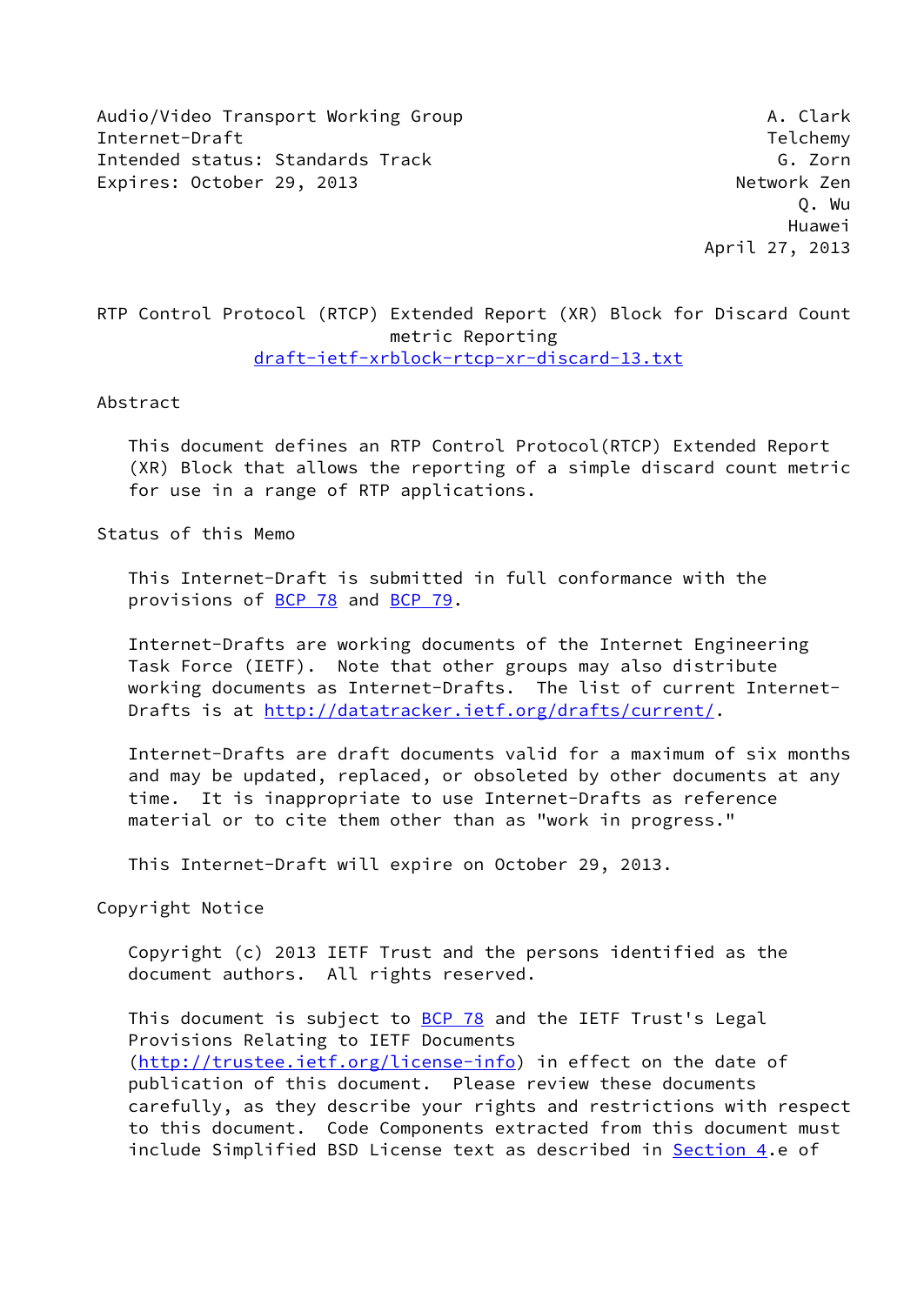| Internet-Draft | RTCP XR Discard | April 2013 |
|----------------|-----------------|------------|
|----------------|-----------------|------------|

 the Trust Legal Provisions and are provided without warranty as described in the Simplified BSD License.

# Table of Contents

| 1.1. | Discard Count Report Block 3                                                              |  |  |  |  |  |  |
|------|-------------------------------------------------------------------------------------------|--|--|--|--|--|--|
|      | 1.2. RTCP and RTCP XR Reports 3                                                           |  |  |  |  |  |  |
|      | 1.3. Performance Metrics Framework 3                                                      |  |  |  |  |  |  |
|      | <u>1.4</u> . Applicability <u>4</u>                                                       |  |  |  |  |  |  |
|      |                                                                                           |  |  |  |  |  |  |
|      |                                                                                           |  |  |  |  |  |  |
|      | 3. Discard Count Metric Report Block 6                                                    |  |  |  |  |  |  |
|      | 3.1. Report Block Structure 6                                                             |  |  |  |  |  |  |
| 3.2. | Definition of Fields in Discard Count Metric Report                                       |  |  |  |  |  |  |
|      |                                                                                           |  |  |  |  |  |  |
|      |                                                                                           |  |  |  |  |  |  |
| 4.1. | SDP rtcp-xr-attrib Attribute Extension 9                                                  |  |  |  |  |  |  |
| 4.2. |                                                                                           |  |  |  |  |  |  |
|      |                                                                                           |  |  |  |  |  |  |
|      | $\underline{5.1}$ . New RTCP XR Block Type value 10                                       |  |  |  |  |  |  |
|      | $5.2$ . New RTCP XR SDP Parameter 10                                                      |  |  |  |  |  |  |
|      | $5.3$ . Contact information for registrations 10                                          |  |  |  |  |  |  |
| 6.   | Security Considerations $\ldots \ldots \ldots \ldots \ldots \ldots \ldots \underline{11}$ |  |  |  |  |  |  |
| 7.   |                                                                                           |  |  |  |  |  |  |
| 8.   |                                                                                           |  |  |  |  |  |  |
|      |                                                                                           |  |  |  |  |  |  |
|      | 9.1. Normative References 14                                                              |  |  |  |  |  |  |
|      | 9.2. Informative References 14                                                            |  |  |  |  |  |  |
|      | Appendix A. Metrics represented using RFC6390 Template 15                                 |  |  |  |  |  |  |
|      |                                                                                           |  |  |  |  |  |  |
| B.1. | draft-ietf-xrblock-rtcp-xr-discard-13 16                                                  |  |  |  |  |  |  |
| B.2. | draft-ietf-xrblock-rtcp-xr-discard-12 16                                                  |  |  |  |  |  |  |
| B.3. | draft-ietf-xrblock-rtcp-xr-discard-11 16                                                  |  |  |  |  |  |  |
| B.4. | draft-ietf-xrblock-rtcp-xr-discard-10 16                                                  |  |  |  |  |  |  |
| B.5. | draft-ietf-xrblock-rtcp-xr-discard-09 16                                                  |  |  |  |  |  |  |
| B.6. | draft-ietf-xrblock-rtcp-xr-discard-08 16                                                  |  |  |  |  |  |  |
|      |                                                                                           |  |  |  |  |  |  |
|      |                                                                                           |  |  |  |  |  |  |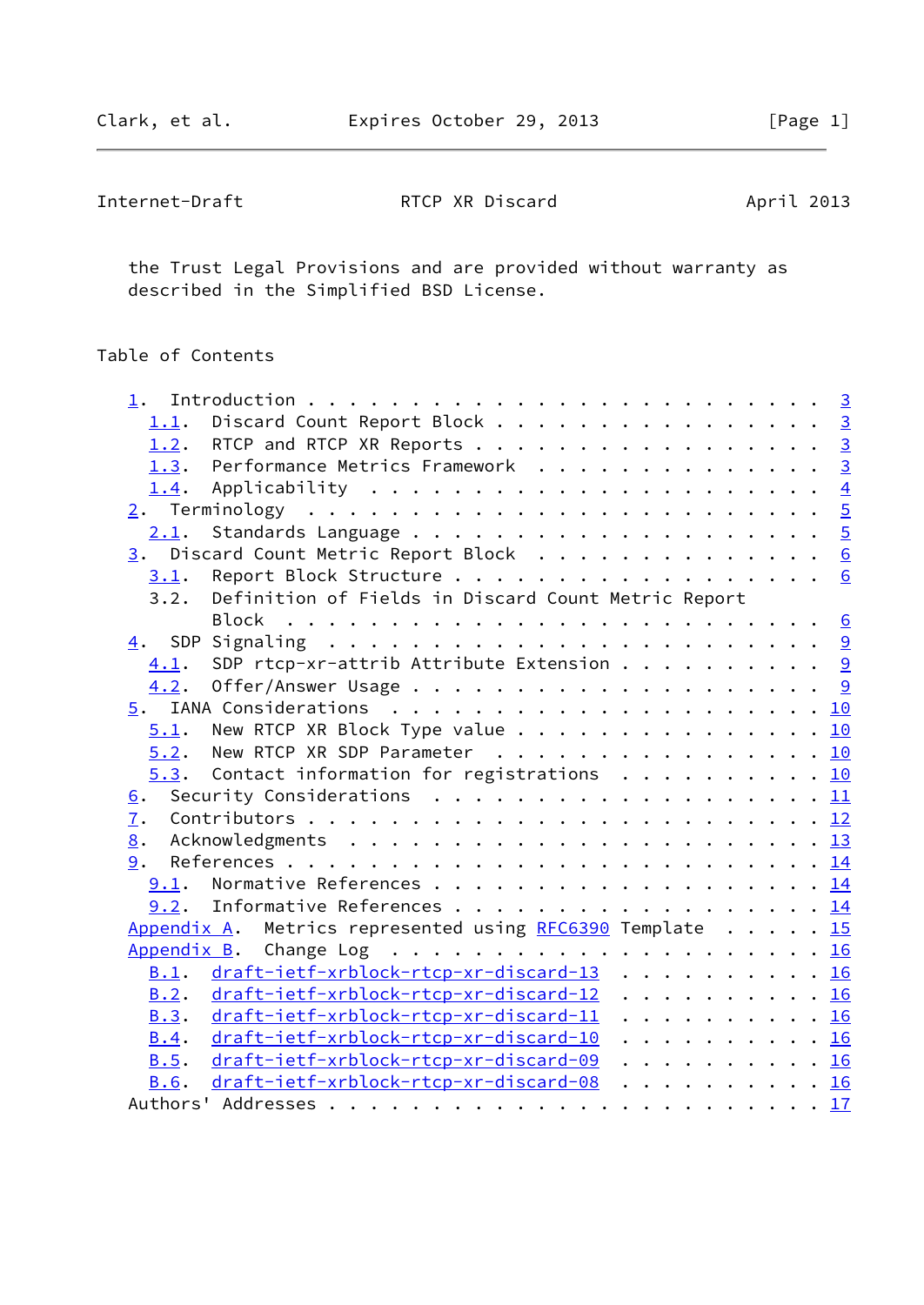Clark, et al. **Expires October 29, 2013** [Page 2]

<span id="page-2-1"></span>

Internet-Draft **RTCP XR Discard** April 2013

- <span id="page-2-0"></span>[1](#page-2-0). Introduction
- <span id="page-2-2"></span>[1.1](#page-2-2). Discard Count Report Block

 This document defines a new block type to augment those defined in [\[RFC3611](https://datatracker.ietf.org/doc/pdf/rfc3611)] for use in a range of RTP applications. The new block type supports the reporting of the number of packets which are received correctly but are never played out, typically because they arrive too late to be played out (buffer underflow) or too early (buffer overflow). The metric is applicable both to systems which use packet loss repair techniques (such as forward error correction [\[RFC5109](https://datatracker.ietf.org/doc/pdf/rfc5109)] or retransmission [\[RFC4588](https://datatracker.ietf.org/doc/pdf/rfc4588)]) and to those which do not.

 This metric is useful for identifying the existence, and characterizing the severity, of a packet transport problem which may affect users' perception of a service delivered over RTP.

This block may be used in conjunction with [[BGDISCARD\]](#page-15-3) which provides additional information on the pattern of discarded packets. However the metric in [[BGDISCARD\]](#page-15-3) may be used independently of the metrics in this block.

 In case of Discard Count Metrics Block sent together with Burst Gap Discard Metrics Block defined in [\[BGDISCARD\]](#page-15-3) to the media sender or RTP based network management system, information carried in the Discard Count Metrics Block and Burst Gap Discard Metrics Block allows them calculate the some bust gap summary statistics, e.g., gap discard rate.

 The metric belongs to the class of transport-related end system metrics defined in [[RFC6792\]](https://datatracker.ietf.org/doc/pdf/rfc6792).

<span id="page-2-3"></span>[1.2](#page-2-3). RTCP and RTCP XR Reports

The use of RTCP for reporting is defined in [\[RFC3550](https://datatracker.ietf.org/doc/pdf/rfc3550)]. [\[RFC3611](https://datatracker.ietf.org/doc/pdf/rfc3611)] defined an extensible structure for reporting using an RTCP Extended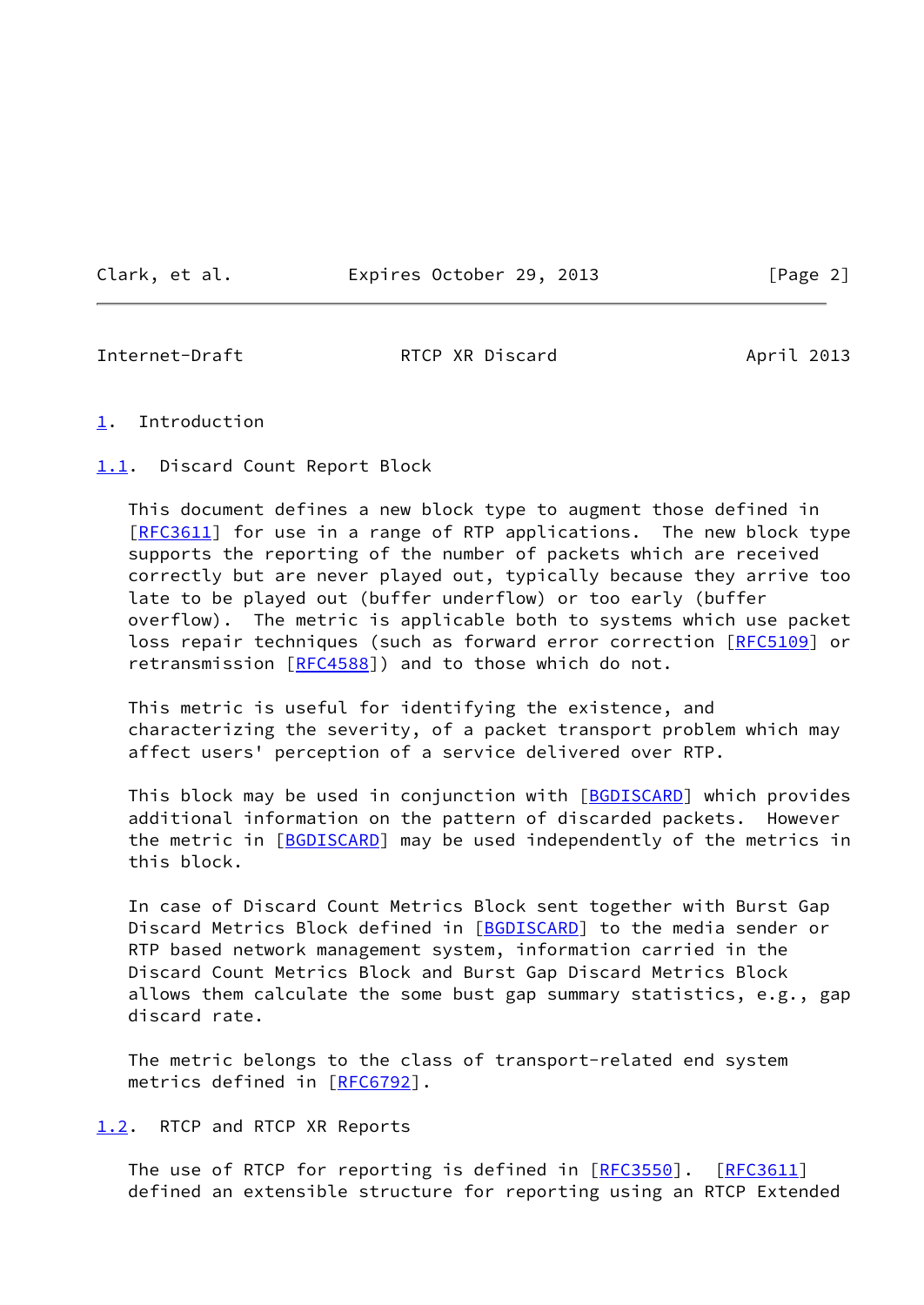Report (XR). This document defines a new Extended Report block for use with [\[RFC3550](https://datatracker.ietf.org/doc/pdf/rfc3550)] and [\[RFC3611](https://datatracker.ietf.org/doc/pdf/rfc3611)].

<span id="page-3-0"></span>[1.3](#page-3-0). Performance Metrics Framework

 The Performance Metrics Framework [[RFC6390](https://datatracker.ietf.org/doc/pdf/rfc6390)] provides guidance on the definition and specification of performance metrics. The RTP Monitoring Architectures [\[RFC6792](https://datatracker.ietf.org/doc/pdf/rfc6792)] provides guideline for reporting block format using RTCP XR. The metrics block described in this document are in accordance with the guidelines in [[RFC6390](https://datatracker.ietf.org/doc/pdf/rfc6390)] and [\[RFC6792](https://datatracker.ietf.org/doc/pdf/rfc6792)].

| Clark, et al. | Expires October 29, 2013 |  | [Page 3] |
|---------------|--------------------------|--|----------|
|---------------|--------------------------|--|----------|

<span id="page-3-2"></span>Internet-Draft **RTCP XR Discard** April 2013

<span id="page-3-1"></span>[1.4](#page-3-1). Applicability

 This metric is believed to be applicable to a large class of RTP applications which use a jitter buffer.

 Discards due to late or early arriving packets affects user experience. The reporting of discards alerts senders and other receivers to the need to adjust their transmission or reception strategies. The reports allow network managers to diagnose these user experience problems.

 The ability to detect duplicate packets can be used by managers to detect network layer or sender behavior which may indicate network or device issues. Based on the reports, these issues may be addressed prior to any impact on user experience.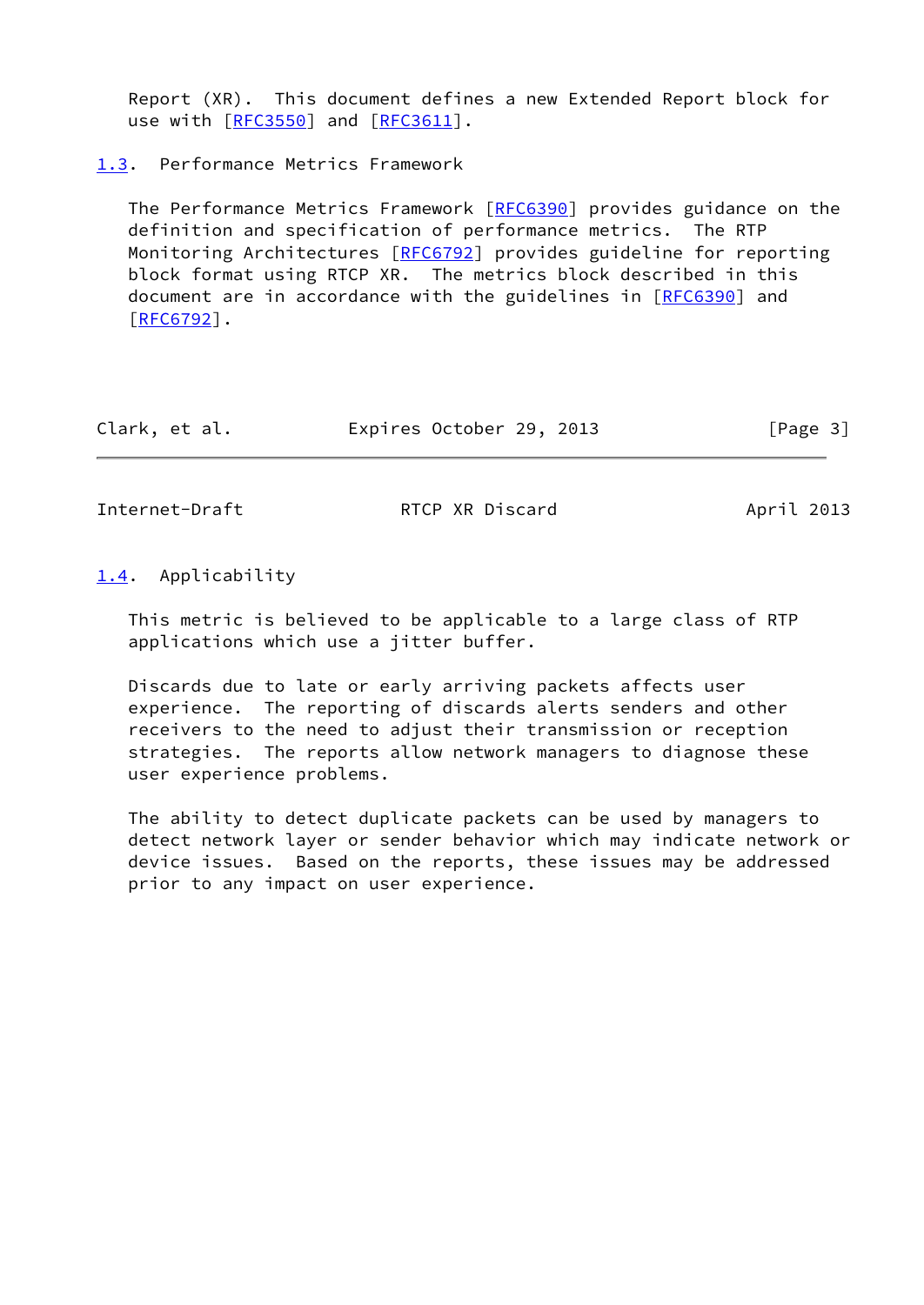Clark, et al. **Expires October 29, 2013** [Page 4]

<span id="page-4-1"></span>Internet-Draft **RTCP XR Discard** April 2013

## <span id="page-4-0"></span>[2](#page-4-0). Terminology

<span id="page-4-2"></span>[2.1](#page-4-2). Standards Language

 The key words "MUST", "MUST NOT", "REQUIRED", "SHALL", "SHALL NOT", "SHOULD", "SHOULD NOT", "RECOMMENDED", "MAY", and "OPTIONAL" in this document are to be interpreted as described in [RFC 2119 \[RFC2119](https://datatracker.ietf.org/doc/pdf/rfc2119)].

In addition, the following terms are defined:

Received, Lost and Discarded

 A packet shall be regarded as lost if it fails to arrive within an implementation-specific time window. A packet that arrives within this time window but is either too early to be played out or too late to be played out or thrown away before playout due to packet duplication or redundancy shall be regarded as discarded. A packet shall not be regarded as discarded if it arrives within this time window but is dropped during decoding by some higher layer decoder, e.g., due to a decoding error. A packet shall be classified as one of received (or OK), discarded or lost. The Discard Count Metric counts only discarded packets. The metric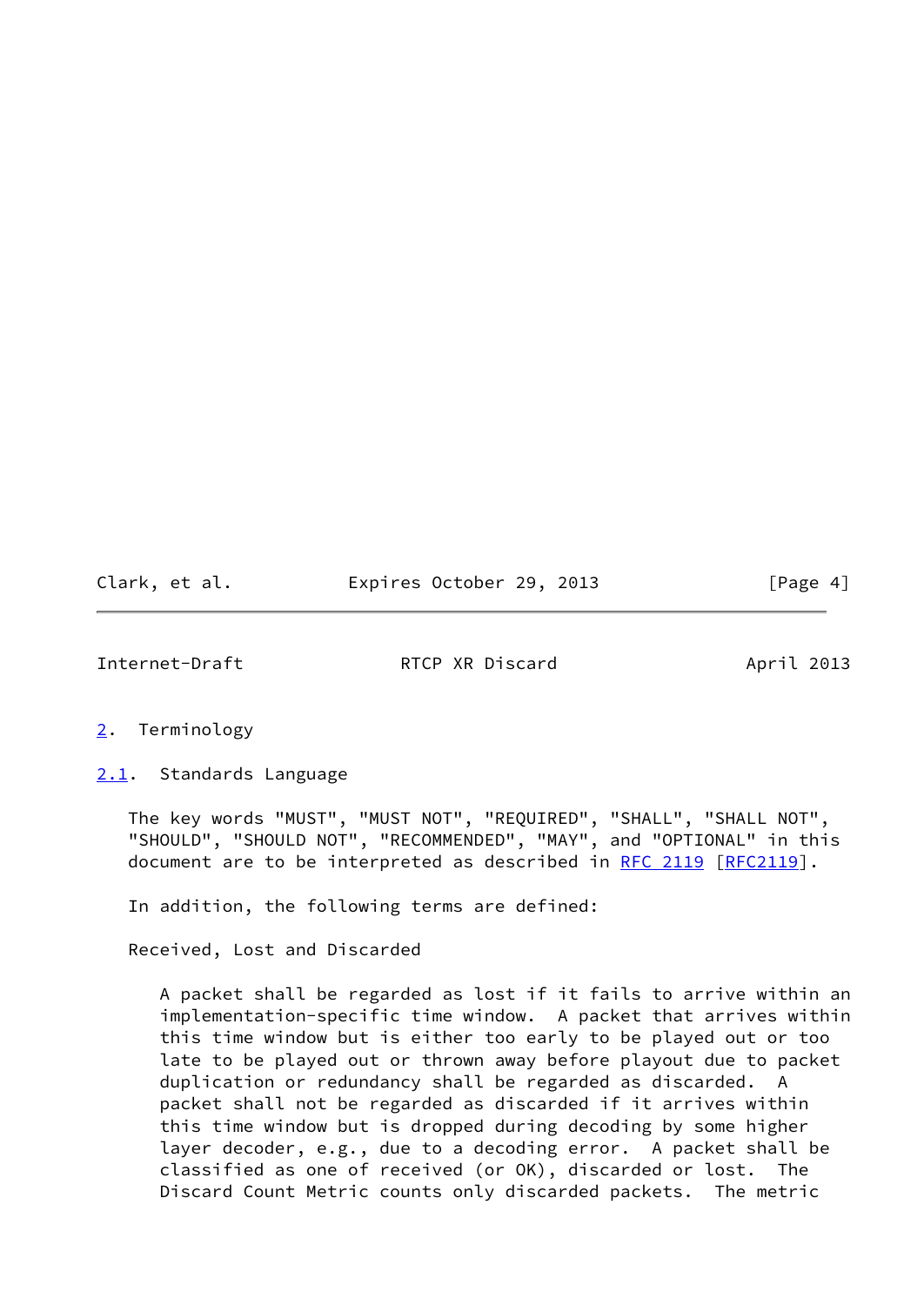"cumulative number of packets lost" defined in [[RFC3550](https://datatracker.ietf.org/doc/pdf/rfc3550)] reports a count of packets lost from the media stream (single Synchronization source (SSRC) within single RTP session). Similarly the metric "number of packets discarded" reports a count of packets discarded from the media stream (single SSRC within single RTP session) arriving at the receiver. Another metric defined in [[RFC5725](https://datatracker.ietf.org/doc/pdf/rfc5725)] is available to report on packets which are not recovered by any repair techniques which may be in use.

Clark, et al. Expires October 29, 2013 [Page 5]

<span id="page-5-1"></span>Internet-Draft RTCP XR Discard April 2013

<span id="page-5-0"></span>[3](#page-5-0). Discard Count Metric Report Block

 Metrics in this block report on the number of packets discarded in the stream arriving at the RTP end system. The measurement of these metrics is made at the receiving end of the RTP stream. Instances of this metrics block refer by SSRC to the separate auxiliary Measurement Information Block [[RFC6776](https://datatracker.ietf.org/doc/pdf/rfc6776)] which describes measurement Intervals in use. This metrics block relies on the measurement interval in the Measurement Information Block indicating the span of the report and MUST be sent in the same compound RTCP packet as the measurement information block. If the measurement interval is not received in the same compound RTCP packet as this metrics block, this metrics block MUST be discarded.

<span id="page-5-2"></span>[3.1](#page-5-2). Report Block Structure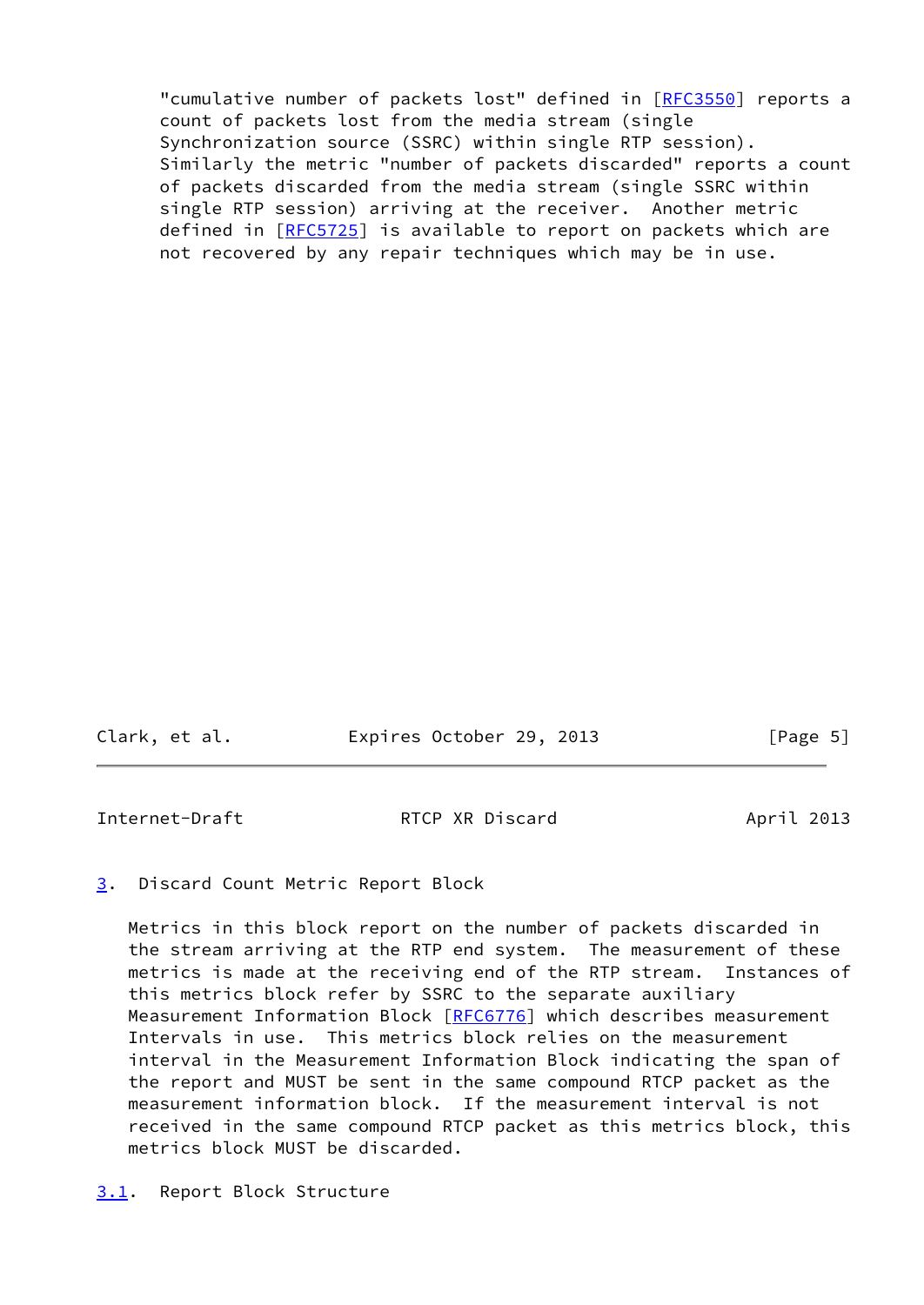$0$  1 2 3 0 1 2 3 4 5 6 7 8 9 0 1 2 3 4 5 6 7 8 9 0 1 2 3 4 5 6 7 8 9 0 1 +-+-+-+-+-+-+-+-+-+-+-+-+-+-+-+-+-+-+-+-+-+-+-+-+-+-+-+-+-+-+-+-+  $BT= PDC$  | I | DT | resv. | block length = 2 +-+-+-+-+-+-+-+-+-+-+-+-+-+-+-+-+-+-+-+-+-+-+-+-+-+-+-+-+-+-+-+-+ SSRC of Source +-+-+-+-+-+-+-+-+-+-+-+-+-+-+-+-+-+-+-+-+-+-+-+-+-+-+-+-+-+-+-+-+ number of packets discarded +-+-+-+-+-+-+-+-+-+-+-+-+-+-+-+-+-+-+-+-+-+-+-+-+-+-+-+-+-+-+-+-+

Figure 1: Report Block Structure

<span id="page-6-0"></span>[3.2](#page-6-0). Definition of Fields in Discard Count Metric Report Block

Block type (BT): 8 bits

 A Discard Count Metric Report Block is identified by the constant PDC.

 [Note to RFC Editor: please replace PDC with the IANA provided RTCP XR block type for this block.]

Interval Metric Flag (I): 2 bits

 This field indicates whether the reported metric is an interval, cumulative, or sampled metric [\[RFC6792](https://datatracker.ietf.org/doc/pdf/rfc6792)]:

| Expires October 29, 2013<br>Clark, et al. | [Page 6] |
|-------------------------------------------|----------|
|-------------------------------------------|----------|

Internet-Draft **RTCP XR Discard** April 2013

 I=10: Interval Duration - the reported value applies to the most recent measurement interval duration between successive metrics reports.

 I=11: Cumulative Duration - the reported value applies to the accumulation period characteristic of cumulative measurements.

I=01: Sampled Value - the reported value is a sampled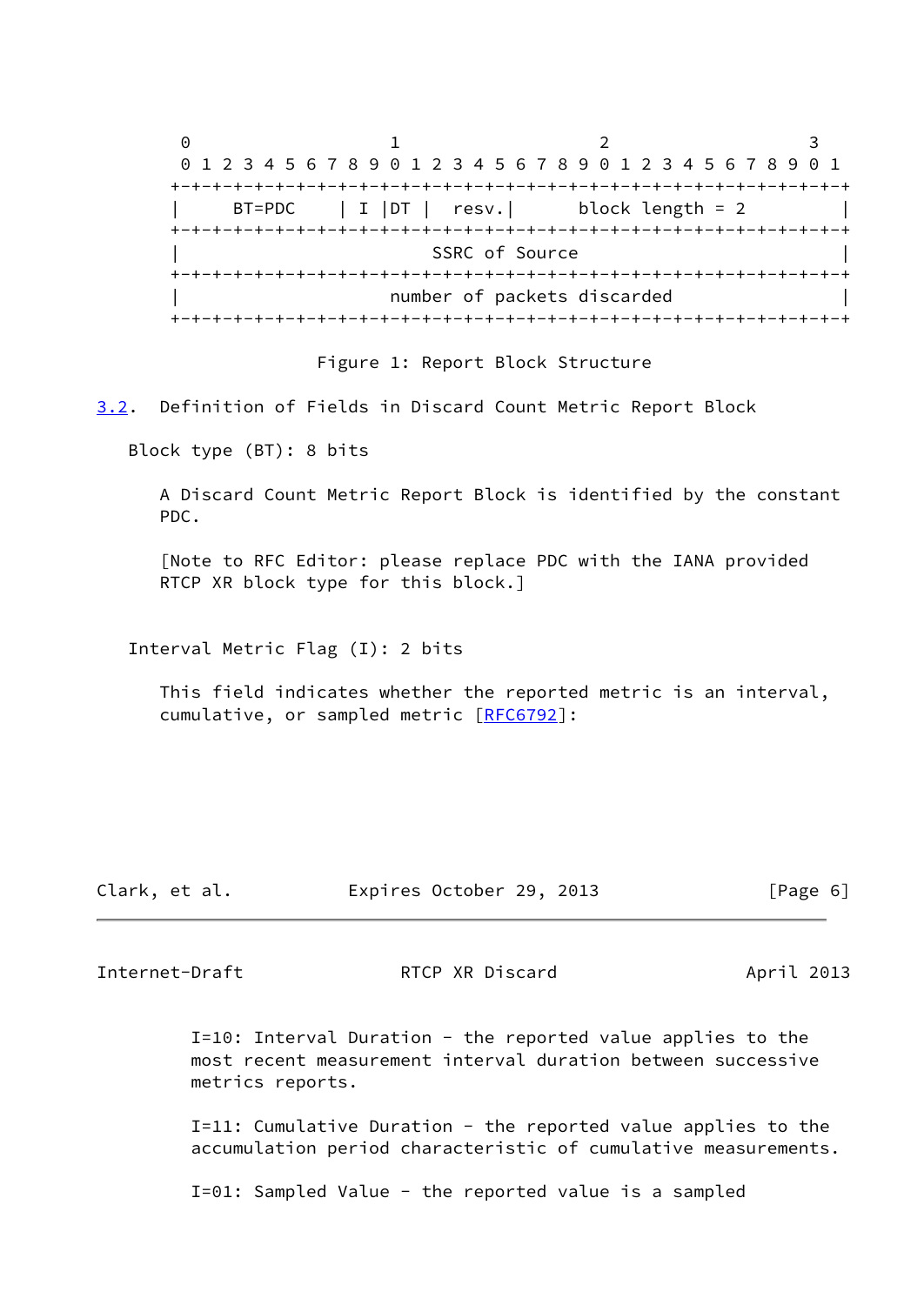instantaneous value.

 In this document, the Discard Count Metric can only be measured over definite intervals, and cannot be sampled. Accordingly, the value I=01, indicating a sampled value, MUST NOT be sent, and MUST be discarded when received. In addition, the value I=00 is reserved and also MUST NOT be sent, and MUST be discarded when received.

Discard Type (DT): 2bits

 This field is used to identify the discard type used in this report block. The discard type is defined as follows:

 00: Report packet discarded or being thrown away before playout due to packets duplication.

01: Report packet discarded due to too early to be played out.

10: Report packet discarded due to too late to be played out.

 The value DT=11 is reserved for future definition and MUST NOT be Sent,and MUST be discarded when received.

 An endpoint MAY report any combination of discard types in each reporting interval by including several Discard Count Metric Report Blocks in a single RTCP XR packet.

 Some systems send duplicate RTP packets for robustness or error resilience. This is NOT RECOMMENDED since it breaks RTCP packet statistics. If duplication is desired for error resilience, the mechanism described in [[RTPDUP](#page-15-4)] can be used, since this will not cause breakage of RTP streams or RTCP statistics.

Clark, et al. **Expires October 29, 2013** [Page 7]

Internet-Draft **RTCP XR Discard** April 2013

Reserved (resv): 4 bits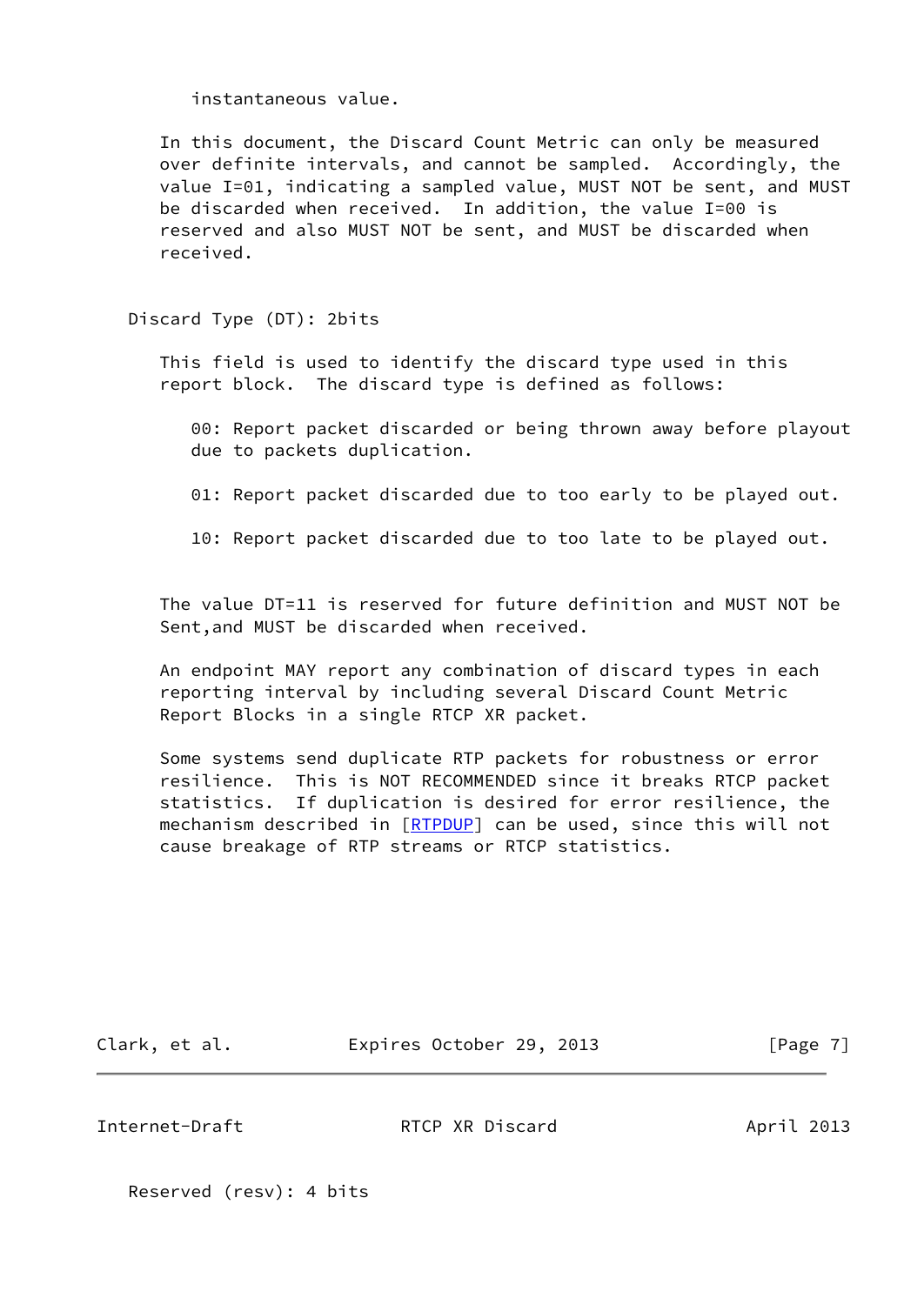These bits are reserved. They MUST be set to zero by senders and ignored by receivers (See [RFC6709 section](https://datatracker.ietf.org/doc/pdf/rfc6709#section-4.2) 4.2).

block length: 16 bits

 The length of this report block in 32-bit words, minus one, in accordance with the definition in  $[RECS611]$ . This field MUST be set to 2 to match the fixed length of the report block. The block MUST be discarded if the block length is set to a different value.

SSRC of source: 32 bits

As defined in Section [4.1 of \[RFC3611\]](https://datatracker.ietf.org/doc/pdf/rfc3611#section-4.1).

number of packets discarded: 32 bits

 Number of packets discarded over the period (Interval or Cumulative) covered by this report.

 The measured value is unsigned value. If the measured value exceeds 0xFFFFFFFD, the value 0xFFFFFFFE MUST be reported to indicate an over-range measurement. If the measurement is unavailable, the value 0xFFFFFFFF MUST be reported.

 Note that the number of packets expected in the period associated with this metric (whether interval or cumulative) is available from the difference between a pair of extended sequence numbers in the Measurement Information block [\[RFC6776](https://datatracker.ietf.org/doc/pdf/rfc6776)], so need not be repeated in this block.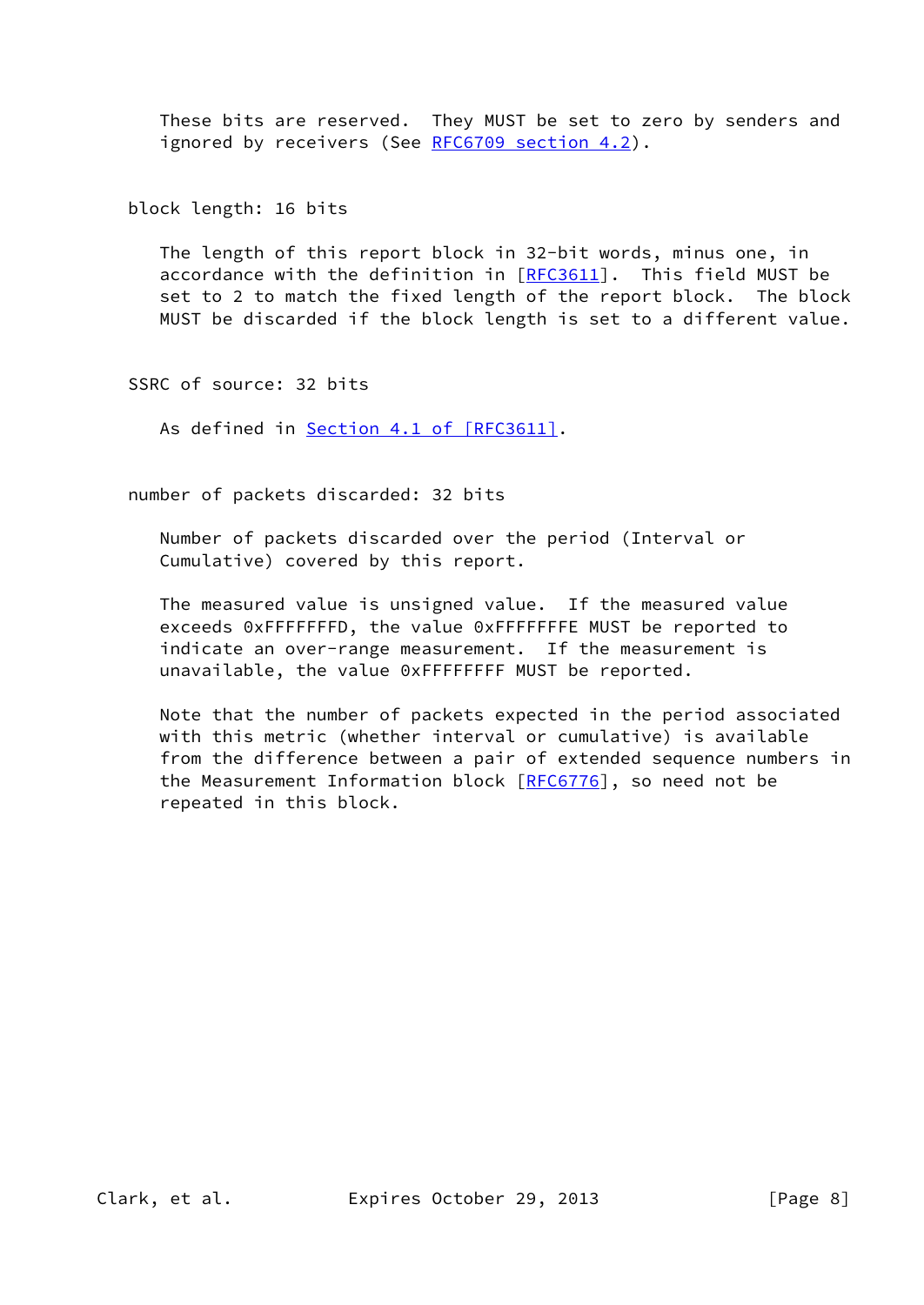<span id="page-9-1"></span>

<span id="page-9-0"></span>[4](#page-9-0). SDP Signaling

 [RFC3611] defines the use of SDP (Session Description Protocol) [\[RFC4566](https://datatracker.ietf.org/doc/pdf/rfc4566)] for signaling the use of XR blocks. However XR blocks MAY be used without prior signaling (see section [5 of RFC3611](https://datatracker.ietf.org/doc/pdf/rfc3611#section-5)).

<span id="page-9-2"></span>[4.1](#page-9-2). SDP rtcp-xr-attrib Attribute Extension

This section augments the SDP [[RFC4566](https://datatracker.ietf.org/doc/pdf/rfc4566)] attribute "rtcp-xr" defined in [[RFC3611\]](https://datatracker.ietf.org/doc/pdf/rfc3611) by providing an additional value of "xr-format" to signal the use of the report block defined in this document.

 $xr-format$  =/  $xr-pdc-block$ xr-pdc-block = "pkt-discard-count"

<span id="page-9-3"></span>[4.2](#page-9-3). Offer/Answer Usage

When SDP is used in offer-answer context, the SDP Offer/Answer usage defined in [[RFC3611\]](https://datatracker.ietf.org/doc/pdf/rfc3611) for unilateral "rtcp-xr" attribute parameters applies. For detailed usage of Offer/Answer for unilateral parameter, refer to section [5.2 of \[RFC3611\].](https://datatracker.ietf.org/doc/pdf/rfc3611#section-5.2)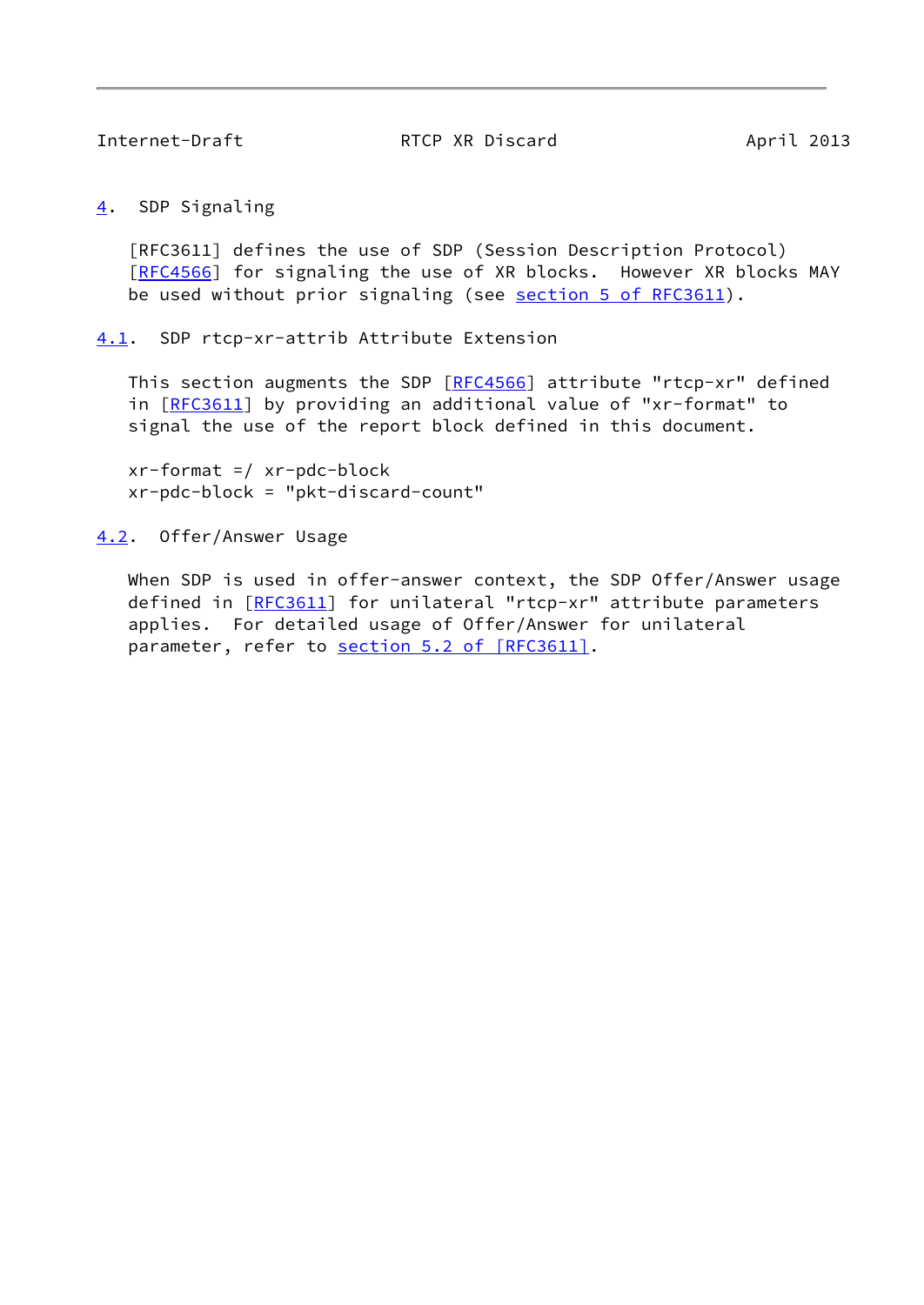<span id="page-10-1"></span>

<span id="page-10-0"></span>[5](#page-10-0). IANA Considerations

 New block types for RTCP XR are subject to IANA registration. For general guidelines on IANA considerations for RTCP XR, refer to [\[RFC3611](https://datatracker.ietf.org/doc/pdf/rfc3611)].

<span id="page-10-2"></span>[5.1](#page-10-2). New RTCP XR Block Type value

 This document assigns the block type value PDC in the IANA " RTP Control Protocol Extended Reports (RTCP XR) Block Type Registry " to the "Discard Count Metrics Block".

 [Note to RFC Editor: please replace PDC with the IANA provided RTCP XR block type for this block.]

<span id="page-10-3"></span>[5.2](#page-10-3). New RTCP XR SDP Parameter

 This document also registers a new parameter "pkt-discard-count" in the " RTP Control Protocol Extended Reports (RTCP XR) Session Description Protocol (SDP) Parameters Registry ".

<span id="page-10-4"></span>[5.3](#page-10-4). Contact information for registrations

 The following contact information is provided for all registrations in this document:

Qin Wu (sunseawq@huawei.com)

 101 Software Avenue, Yuhua District Nanjing, Jiangsu 210012 China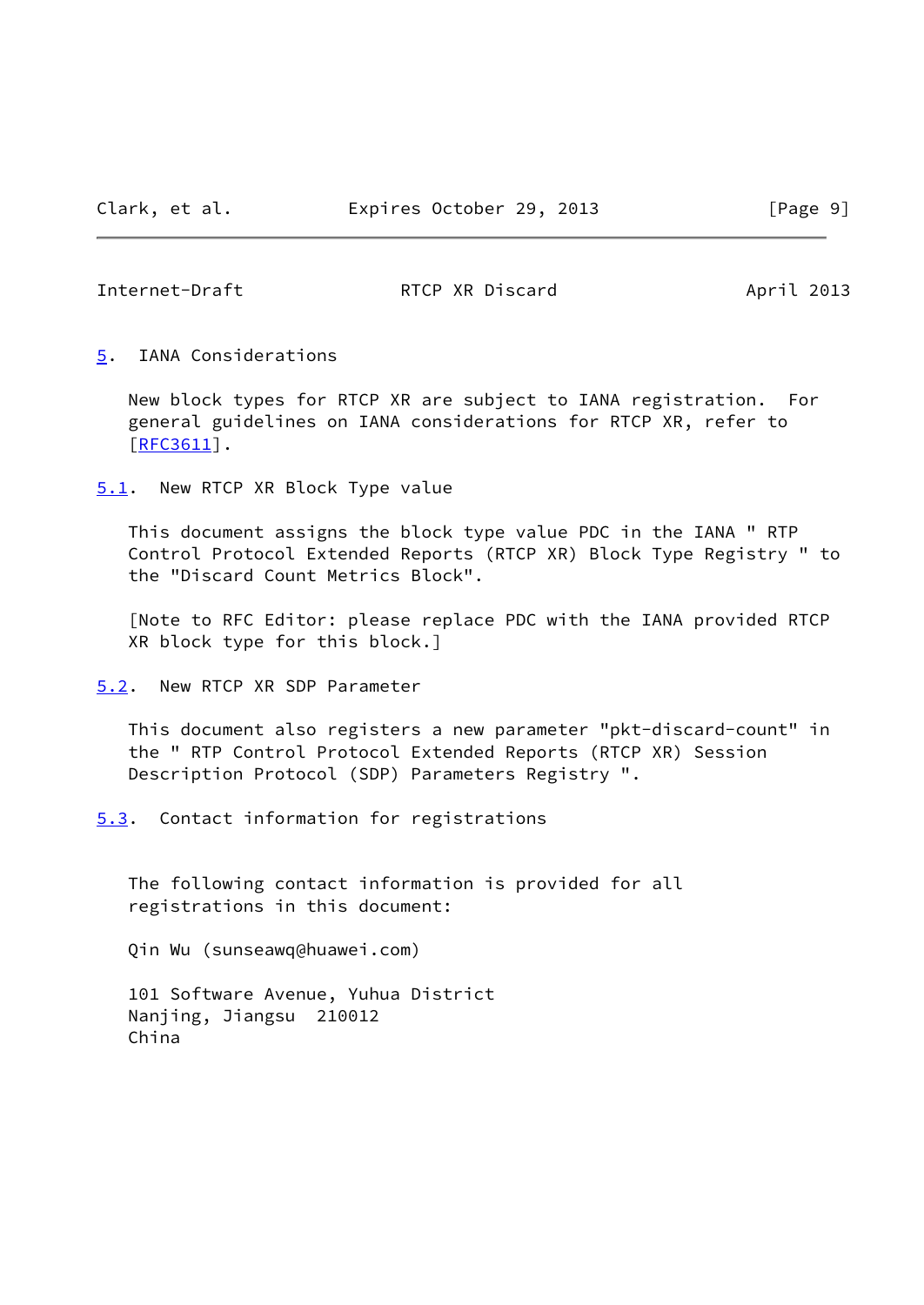| Clark, et al. | Expires October 29, 2013 |  | [Page 10] |
|---------------|--------------------------|--|-----------|
|---------------|--------------------------|--|-----------|

<span id="page-11-1"></span>

<span id="page-11-0"></span>[6](#page-11-0). Security Considerations

 It is believed that this proposed RTCP XR report block introduces no new security considerations beyond those described in [[RFC3611](https://datatracker.ietf.org/doc/pdf/rfc3611)]. This block does not provide per-packet statistics so the risk to confidentiality documented in [Section 7,](#page-12-0) paragraph 3 of [\[RFC3611](https://datatracker.ietf.org/doc/pdf/rfc3611)] does not apply.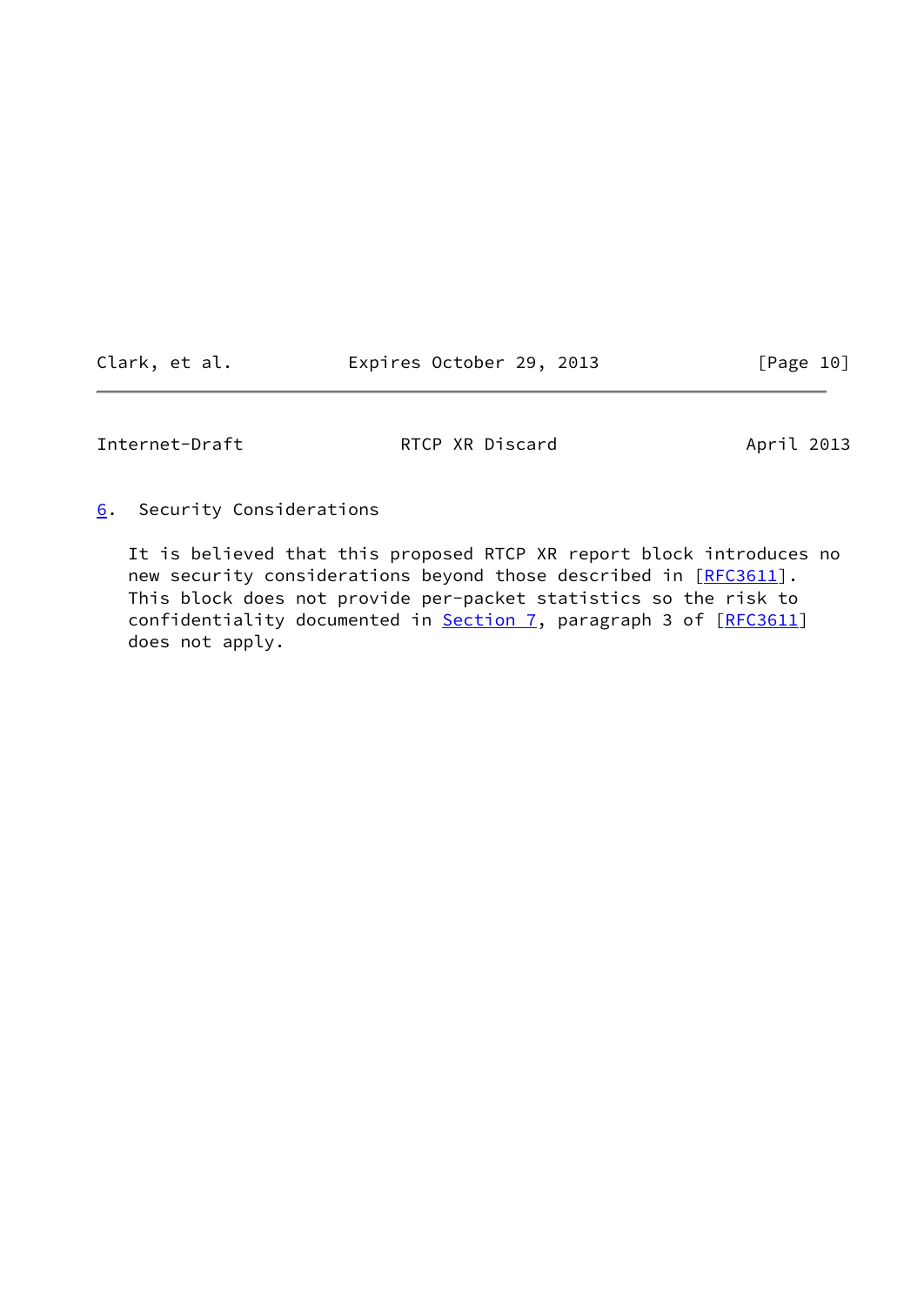<span id="page-12-1"></span>

| Clark, et al.  | Expires October 29, 2013 | [Page 11]  |
|----------------|--------------------------|------------|
| Internet-Draft | RTCP XR Discard          | April 2013 |

<span id="page-12-0"></span>[7](#page-12-0). Contributors

Geoff Hunt wrote the initial draft of this document.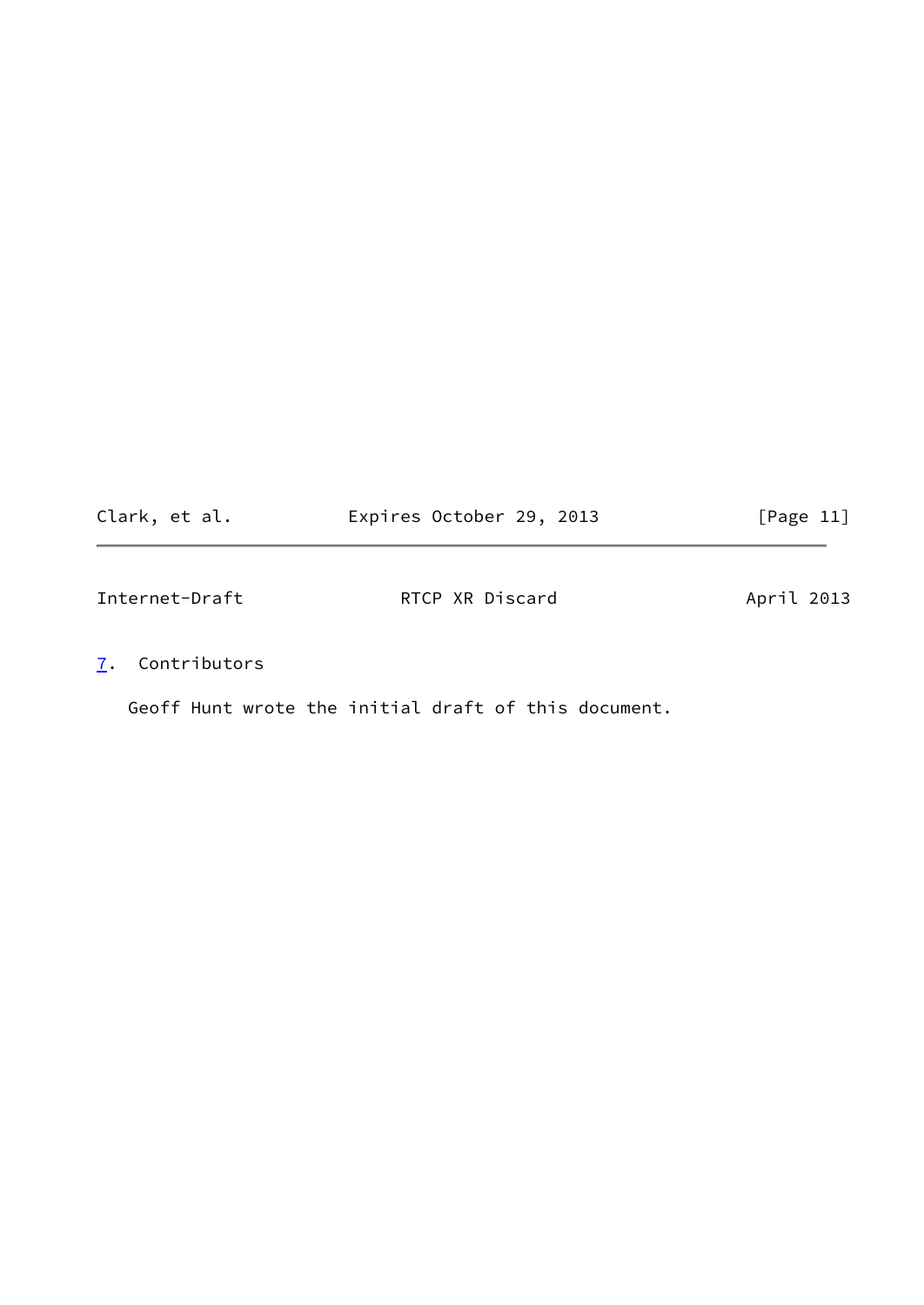Clark, et al. **Expires October 29, 2013** [Page 12]

<span id="page-13-1"></span>Internet-Draft **RTCP XR Discard** April 2013

## <span id="page-13-0"></span>[8](#page-13-0). Acknowledgments

 The authors gratefully acknowledge reviews and feedback provided by Bruce Adams, Philip Arden, Amit Arora, Bob Biskner, Kevin Connor, Claus Dahm, Randy Ethier, Roni Even, Jim Frauenthal, Albert Higashi, Tom Hock, Shane Holthaus, Paul Jones, Rajesh Kumar, Keith Lantz, Mohamed Mostafa, Amy Pendleton, Colin Perkins, Mike Ramalho, Ravi Raviraj, Albrecht Schwarz, Tom Taylor, and Hideaki Yamada, Kevin Gross, Varun Singh, Claire Bi, Roni Even, Dan Romascanu and Jonathan Lennox.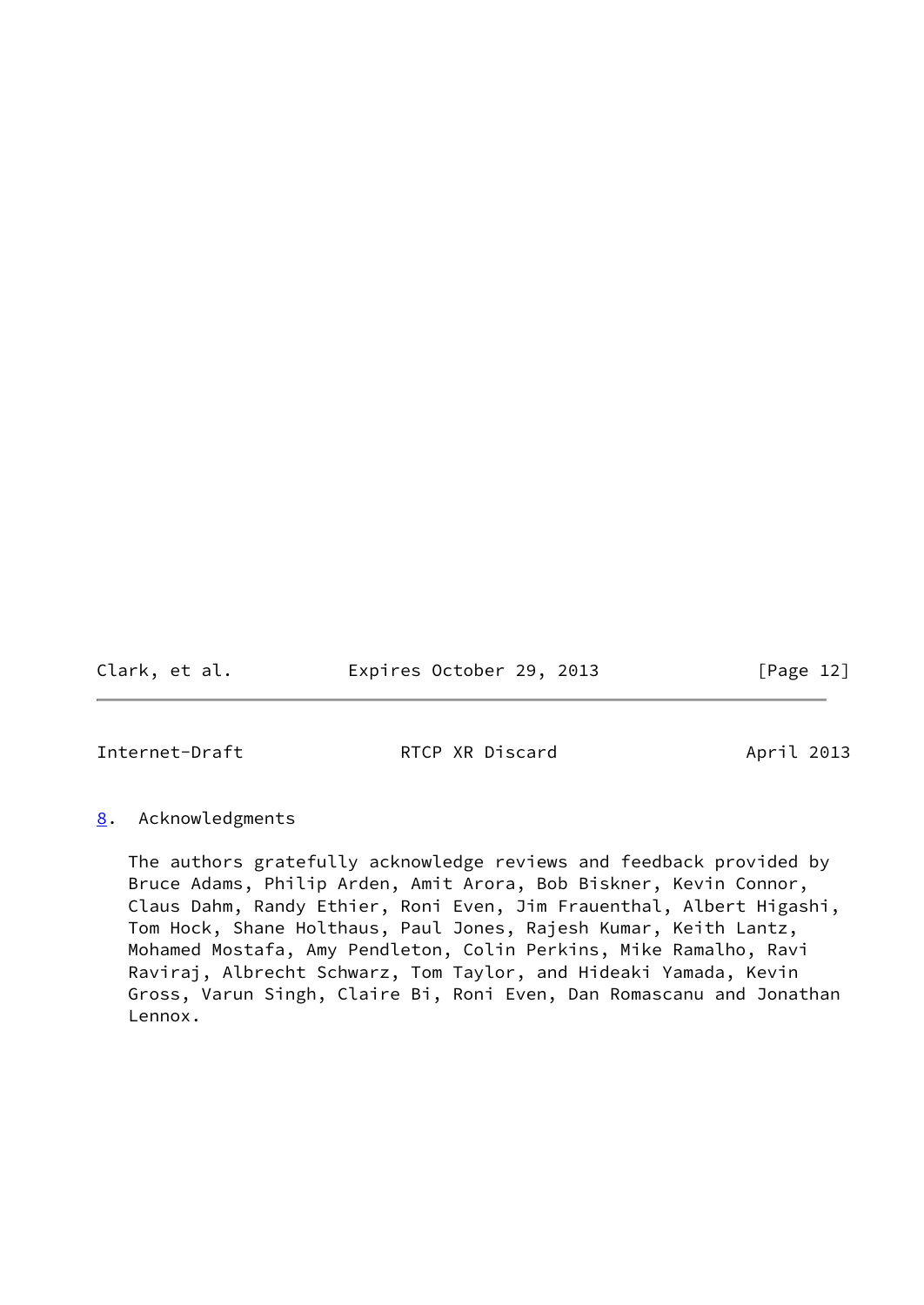<span id="page-14-1"></span>

| Clark, et al. | Expires October 29, 2013 |  | [Page 13] |
|---------------|--------------------------|--|-----------|
|               |                          |  |           |

- <span id="page-14-0"></span>[9](#page-14-0). References
- <span id="page-14-2"></span>[9.1](#page-14-2). Normative References
	- [RFC2119] Bradner, S., "Key words for use in RFCs to Indicate Requirement Levels", March 1997.
	- [RFC3550] Schulzrinne, H., "RTP: A Transport Protocol for Real-Time Applications", [RFC 3550](https://datatracker.ietf.org/doc/pdf/rfc3550), July 2003.
	- [RFC3611] Friedman, T., Caceres, R., and A. Clark, "RTP Control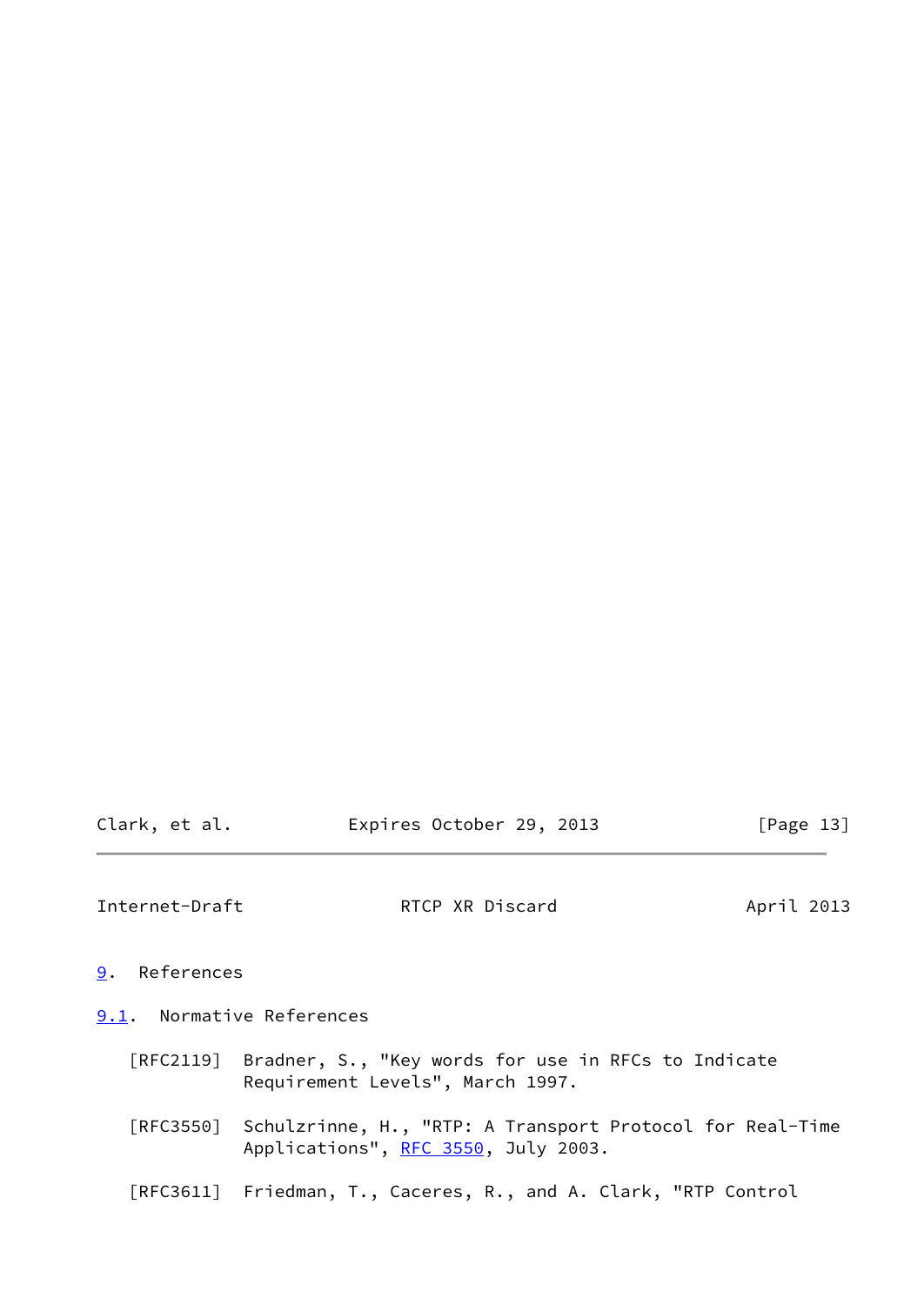Protocol Extended Reports (RTCP XR)", November 2003.

- [RFC4566] Handley, M., Jacobson, V., and C. Perkins, "SDP: Session Description Protocol", July 2006.
- [RFC6709] Carpenter, B., Aboba, B., and S. Cheshire, "Design Considerations for Protocol Extensions", [RFC 6709,](https://datatracker.ietf.org/doc/pdf/rfc6709) September 2012.
- [RFC6776] Hunt, G., "Measurement Identity and information Reporting using SDES item and XR Block", [RFC 6776](https://datatracker.ietf.org/doc/pdf/rfc6776), October 2012.
- <span id="page-15-3"></span><span id="page-15-0"></span>[9.2](#page-15-0). Informative References
	- [BGDISCARD]
		- Hunt, G., "RTCP XR Report Block for Burst Gap Discard metric Reporting", ID [draft-ietf-xrblock-rtcp-xr-burst-gap-discard-14](https://datatracker.ietf.org/doc/pdf/draft-ietf-xrblock-rtcp-xr-burst-gap-discard-14), April 2013.
	- [RFC4588] Rey, J., "RTP Retransmission Payload Format", [RFC 4588](https://datatracker.ietf.org/doc/pdf/rfc4588), July 2006.
	- [RFC5109] Li, A., "RTP Payload Format for Generic Forward Error Correction", [RFC 5109](https://datatracker.ietf.org/doc/pdf/rfc5109), July 2006.
	- [RFC5725] Begen, A., "RTCP XR Report Block for Post-Repair Loss metric Reporting", [RFC 5725](https://datatracker.ietf.org/doc/pdf/rfc5725), February 2010.
	- [RFC6390] Clark, A. and B. Claise, "Framework for Performance Metric Development", [RFC 6390](https://datatracker.ietf.org/doc/pdf/rfc6390), October 2011.
	- [RFC6792] Wu, Q., "Monitoring Architectures for RTP", [RFC 6792,](https://datatracker.ietf.org/doc/pdf/rfc6792) November 2012.
	- [RTPDUP] Begen, A. and C. Perkins, "Duplicating RTP Streams", ID [draft-ietf-avtext-rtp-duplication-02](https://datatracker.ietf.org/doc/pdf/draft-ietf-avtext-rtp-duplication-02), March 2013.

<span id="page-15-4"></span>

| Clark, et al. | Expires October 29, 2013 |  | [Page 14] |  |
|---------------|--------------------------|--|-----------|--|
|               |                          |  |           |  |

<span id="page-15-2"></span>Internet-Draft **RTCP XR Discard** April 2013

## <span id="page-15-1"></span>[Appendix A.](#page-15-1) Metrics represented using [RFC6390](https://datatracker.ietf.org/doc/pdf/rfc6390) Template

 RFC EDITOR NOTE: please change XXXX in [RFCXXXX] by the new RFC number, when assigned.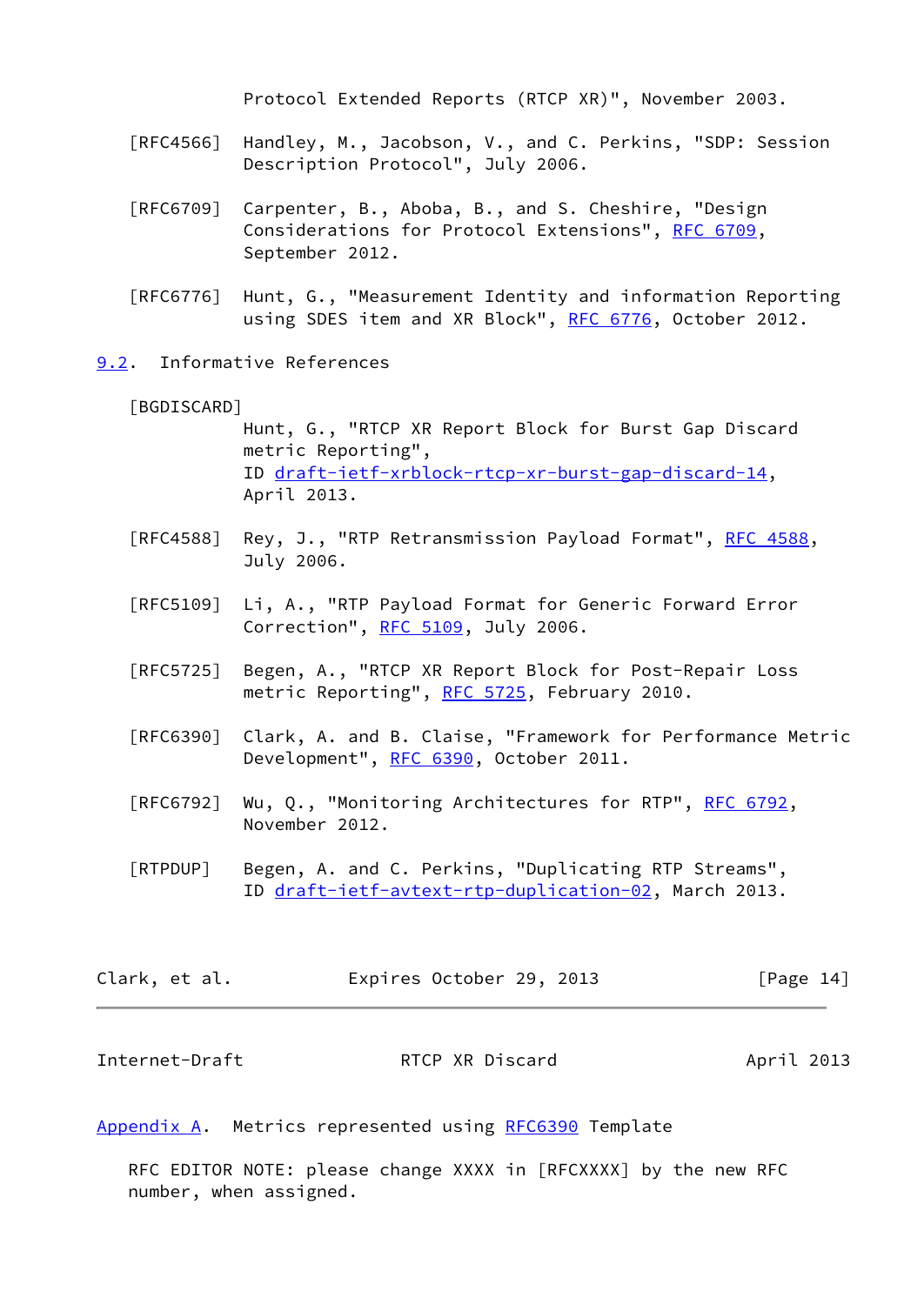- a. Number of packets discarded Metric
	- \* Metric Name: Number of RTP packets discarded Metric
	- \* Metric Description: Number of RTP packets discarded over the period covered by this report.
	- \* Method of Measurement or Calculation: See [section 3.2](#page-6-0), number of packets discarded definition [RFCXXXX].
	- \* Units of Measurement: See [section 3.2](#page-6-0), number of packets discarded definition [RFCXXXX].
	- \* Measurement Point(s) with Potential Measurement Domain: See [section 3,](#page-5-0) 1st paragraph [RFCXXXX].
	- \* Measurement Timing: See **section 3**, 1st paragraph [RFCXXXX] for measurement timing and [section 3.2](#page-6-0) [RFCXXXX] for Interval Metric flag.
	- \* Use and applications: See **section 1.4** [RFCXXXX].
	- \* Reporting model: See [RFC3611.](https://datatracker.ietf.org/doc/pdf/rfc3611)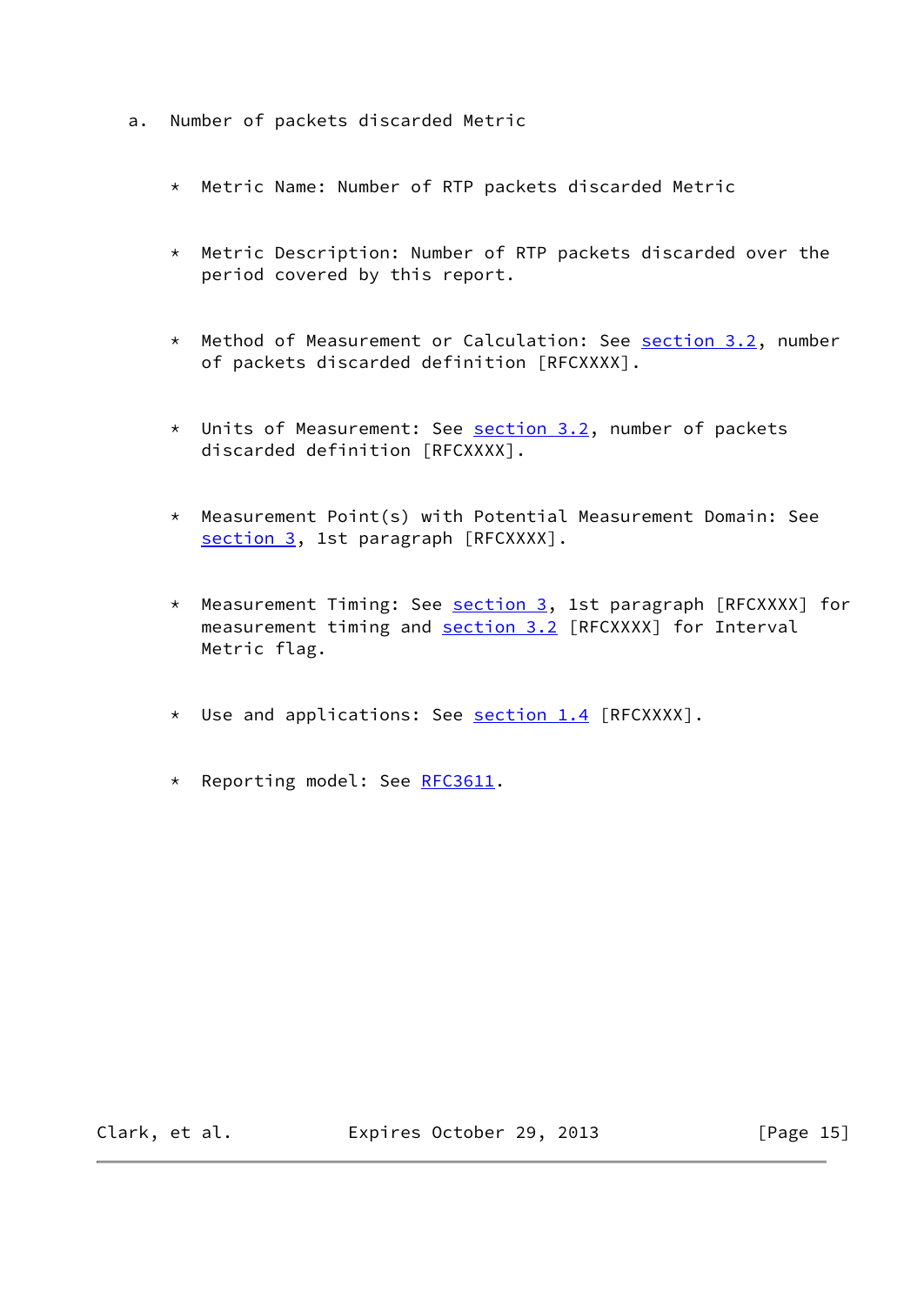<span id="page-17-1"></span><span id="page-17-0"></span>[Appendix B.](#page-17-0) Change Log

 Note to the RFC-Editor: please remove this section prior to publication as an RFC.

<span id="page-17-2"></span>[B.1](#page-17-2). [draft-ietf-xrblock-rtcp-xr-discard-13](https://datatracker.ietf.org/doc/pdf/draft-ietf-xrblock-rtcp-xr-discard-13)

The following are the major changes compared to previous version:

o Some editorial changes to get in line with burst gap drafts.

## <span id="page-17-3"></span>[B.2](#page-17-3). [draft-ietf-xrblock-rtcp-xr-discard-12](https://datatracker.ietf.org/doc/pdf/draft-ietf-xrblock-rtcp-xr-discard-12)

The following are the major changes compared to previous version:

- o Incorporate some changes to burst gap draft that applies to this document.
- o Use [RFC6390](https://datatracker.ietf.org/doc/pdf/rfc6390) template to the metrics in the appendix.

## <span id="page-17-4"></span>[B.3](#page-17-4). [draft-ietf-xrblock-rtcp-xr-discard-11](https://datatracker.ietf.org/doc/pdf/draft-ietf-xrblock-rtcp-xr-discard-11)

The following are the major changes compared to previous version:

- o Editorial change t based on SDP Directorate and Colin's Review.
- <span id="page-17-5"></span>[B.4](#page-17-5). [draft-ietf-xrblock-rtcp-xr-discard-10](https://datatracker.ietf.org/doc/pdf/draft-ietf-xrblock-rtcp-xr-discard-10)

The following are the major changes compared to previous version:

- o Editorial change to get in line with recently discussed drafts.
- o Remove DT=3 based on the discussion to summary statistics draft.
- <span id="page-17-6"></span>[B.5](#page-17-6). [draft-ietf-xrblock-rtcp-xr-discard-09](https://datatracker.ietf.org/doc/pdf/draft-ietf-xrblock-rtcp-xr-discard-09)

The following are the major changes compared to previous version:

o SDP Duplicated Parameter Deleting.

## <span id="page-17-7"></span>[B.6](#page-17-7). [draft-ietf-xrblock-rtcp-xr-discard-08](https://datatracker.ietf.org/doc/pdf/draft-ietf-xrblock-rtcp-xr-discard-08)

The following are the major changes compared to previous version:

- o Outdated reference update.
- o Editorial changes based on comments that applied to PDV and Delay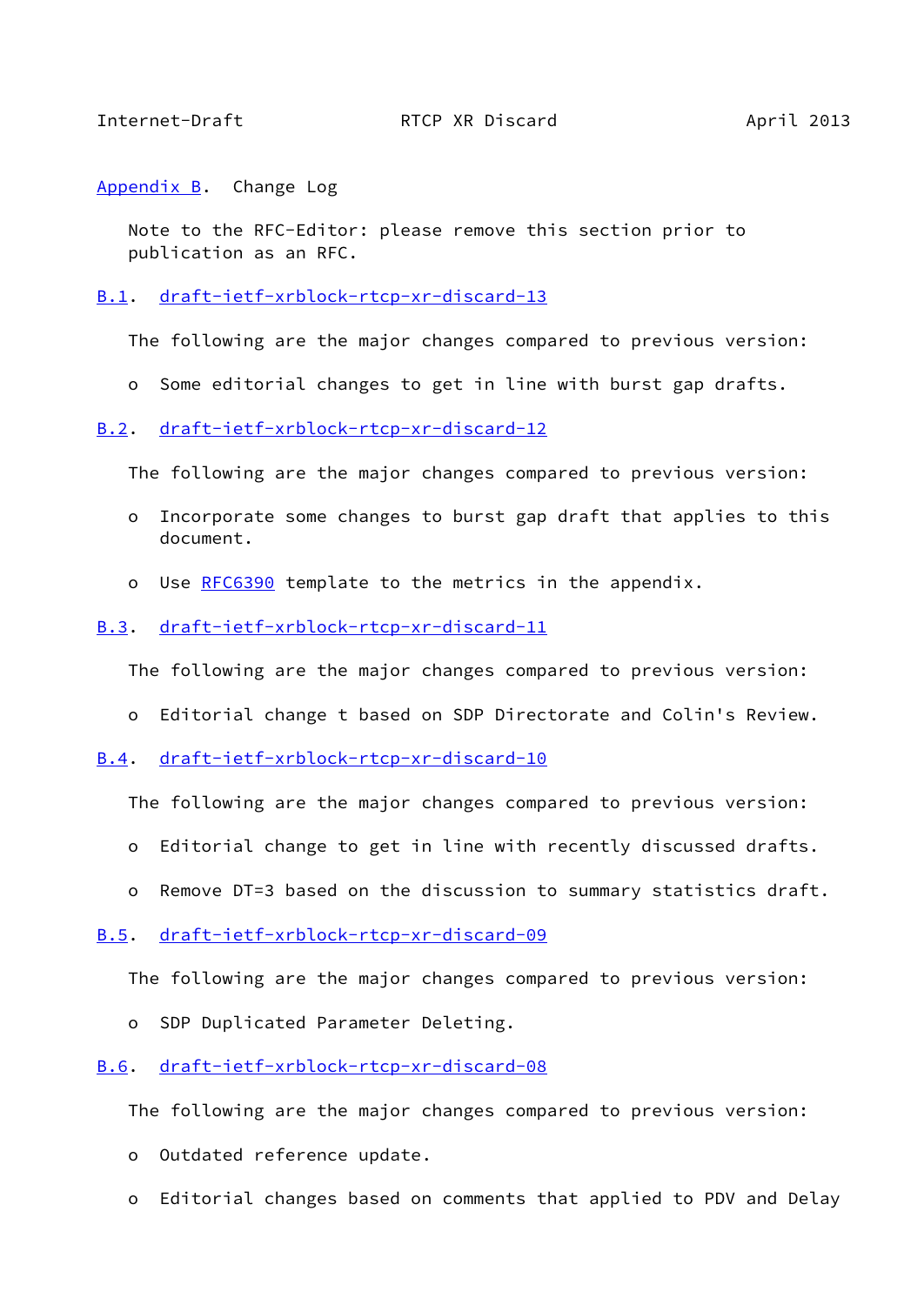<span id="page-18-0"></span>

| Clark, et al.                                                                                             | Expires October 29, 2013            | [Page $16$ ] |
|-----------------------------------------------------------------------------------------------------------|-------------------------------------|--------------|
| Internet-Draft                                                                                            | RTCP XR Discard                     | April 2013   |
| Authors' Addresses                                                                                        |                                     |              |
| Alan Clark<br>Telchemy Incorporated<br>2905 Premiere Parkway, Suite 280<br>Duluth, GA 30097<br><b>USA</b> |                                     |              |
| Email: alan.d.clark@telchemy.com                                                                          |                                     |              |
| Glen Zorn<br>Network Zen<br>Phra Khanong, Khlong Toie<br>Bangkok<br>10110<br>Thailand                     | 77/440 Soi Phoomjit, Rama IV Road   |              |
| Phone: +66 (0) 87 502 4274<br>Email: gwz@net-zen.net                                                      |                                     |              |
| Qin Wu<br>Huawei<br>Nanjing, Jiangsu 210012<br>China                                                      | 101 Software Avenue, Yuhua District |              |
| Email: sunseawq@huawei.com                                                                                |                                     |              |
|                                                                                                           |                                     |              |